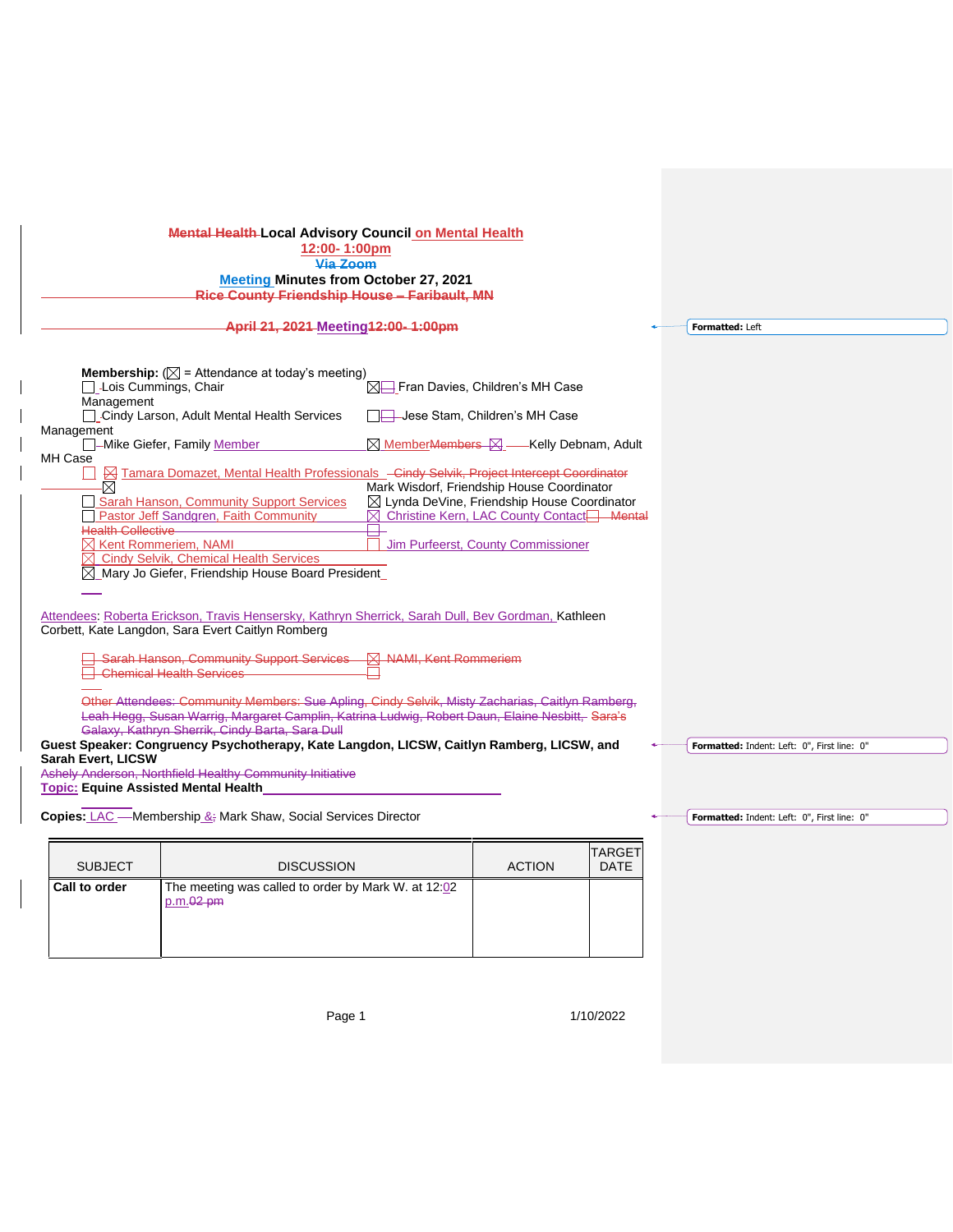| <b>SUBJECT</b>                                        | <b>DISCUSSION</b>                                                                                                                                                                                                                                                                                                                                                                                                                                                                                                                                                                                                                                                                                                                                                                                                                                                                                                                                                                | <b>ACTION</b>                                                                                                      | <b>TARGET</b><br><b>DATE</b> |                                                                                           |
|-------------------------------------------------------|----------------------------------------------------------------------------------------------------------------------------------------------------------------------------------------------------------------------------------------------------------------------------------------------------------------------------------------------------------------------------------------------------------------------------------------------------------------------------------------------------------------------------------------------------------------------------------------------------------------------------------------------------------------------------------------------------------------------------------------------------------------------------------------------------------------------------------------------------------------------------------------------------------------------------------------------------------------------------------|--------------------------------------------------------------------------------------------------------------------|------------------------------|-------------------------------------------------------------------------------------------|
| <b>Introductions &amp;</b><br><b>Announcements</b>    | Guest Speakers: Congruency Psyotherapists Kate<br>Langdon, Caitlyn Ramberg and Sarah Evert                                                                                                                                                                                                                                                                                                                                                                                                                                                                                                                                                                                                                                                                                                                                                                                                                                                                                       |                                                                                                                    |                              |                                                                                           |
| Review &<br>Approval of<br>minutes                    | A motion was made to approve the minutes of the<br>September 22, 2021 meeting                                                                                                                                                                                                                                                                                                                                                                                                                                                                                                                                                                                                                                                                                                                                                                                                                                                                                                    | <b>Bev</b><br><del>Sarah</del> 1st, Mary<br>Jo <del>Cindy B</del> 2 <sup>nd</sup><br>motion carried<br>unanimously |                              |                                                                                           |
| <b>Additions to the</b><br>agenda                     | <b>None</b>                                                                                                                                                                                                                                                                                                                                                                                                                                                                                                                                                                                                                                                                                                                                                                                                                                                                                                                                                                      |                                                                                                                    |                              |                                                                                           |
| <b>Announcements</b>                                  | <b>None</b>                                                                                                                                                                                                                                                                                                                                                                                                                                                                                                                                                                                                                                                                                                                                                                                                                                                                                                                                                                      |                                                                                                                    |                              |                                                                                           |
| <b>Guest Speaker:</b><br>Congruency<br>Psycho-therapy | Guest Speakers Kate, Caitlyn and Sarah introduced<br>themselves and are certified psychotherapist who have<br>many years of experience.<br>Kate Langdon, LICSW:                                                                                                                                                                                                                                                                                                                                                                                                                                                                                                                                                                                                                                                                                                                                                                                                                  |                                                                                                                    |                              | Formatted: Indent: Left: 0"<br>Formatted: Right: 0", Tab stops: 1.13", Left + 5.66", Left |
|                                                       | 30+ years working in partnership with families<br>Trained in EMDR (Eye movement desensitization and<br>reprocessing).<br>Equine Assisted Mental Health (EAMH) Certificate<br>from U of Denver                                                                                                                                                                                                                                                                                                                                                                                                                                                                                                                                                                                                                                                                                                                                                                                    |                                                                                                                    |                              |                                                                                           |
| Equine-Assisted                                       | Caitlyn Ramberg, LICSW:<br>EAMH Certificate from U of Denver<br><b>EMDR</b> trained<br>Youth-focus<br>Ashley Anderson, Coordinator at Northfield Healthy<br><b>Community Initiative (NHCI)</b><br>Ashley spoke about the work the Initiative is doing in                                                                                                                                                                                                                                                                                                                                                                                                                                                                                                                                                                                                                                                                                                                         |                                                                                                                    |                              |                                                                                           |
| <b>Mental Health</b>                                  | response to the opioid epidemic in the Rice County<br>area. The Rice County Opioid Response Project is a<br>multi-agency, integrated project that provides people<br>with opiate substance use disorder services that will<br>assist them in recovery.<br>One important component to opiate recovery is<br>Suboxoen, a prescription medicine that helps alleviate<br>the severe withdraw symptoms associated with opioid<br>use. The Initiative has worked in securing providers<br>who can who can prescribe Suboxone, and now have<br>other providers also working towards the ability to<br><b>prescribe Suboxoen.</b><br>The Initiative has collaborated with the Rice County law<br>enforcement community and other stakeholders in the<br>area to provide Naloxone or Narcan Kits (medication<br>designed to rapidly reverse opioid overdose) to people<br>in the community they suspect are using opioids in an<br>effort to reduce overdose deaths. Other important work |                                                                                                                    |                              |                                                                                           |
|                                                       | Page 2                                                                                                                                                                                                                                                                                                                                                                                                                                                                                                                                                                                                                                                                                                                                                                                                                                                                                                                                                                           |                                                                                                                    | 1/10/2022                    |                                                                                           |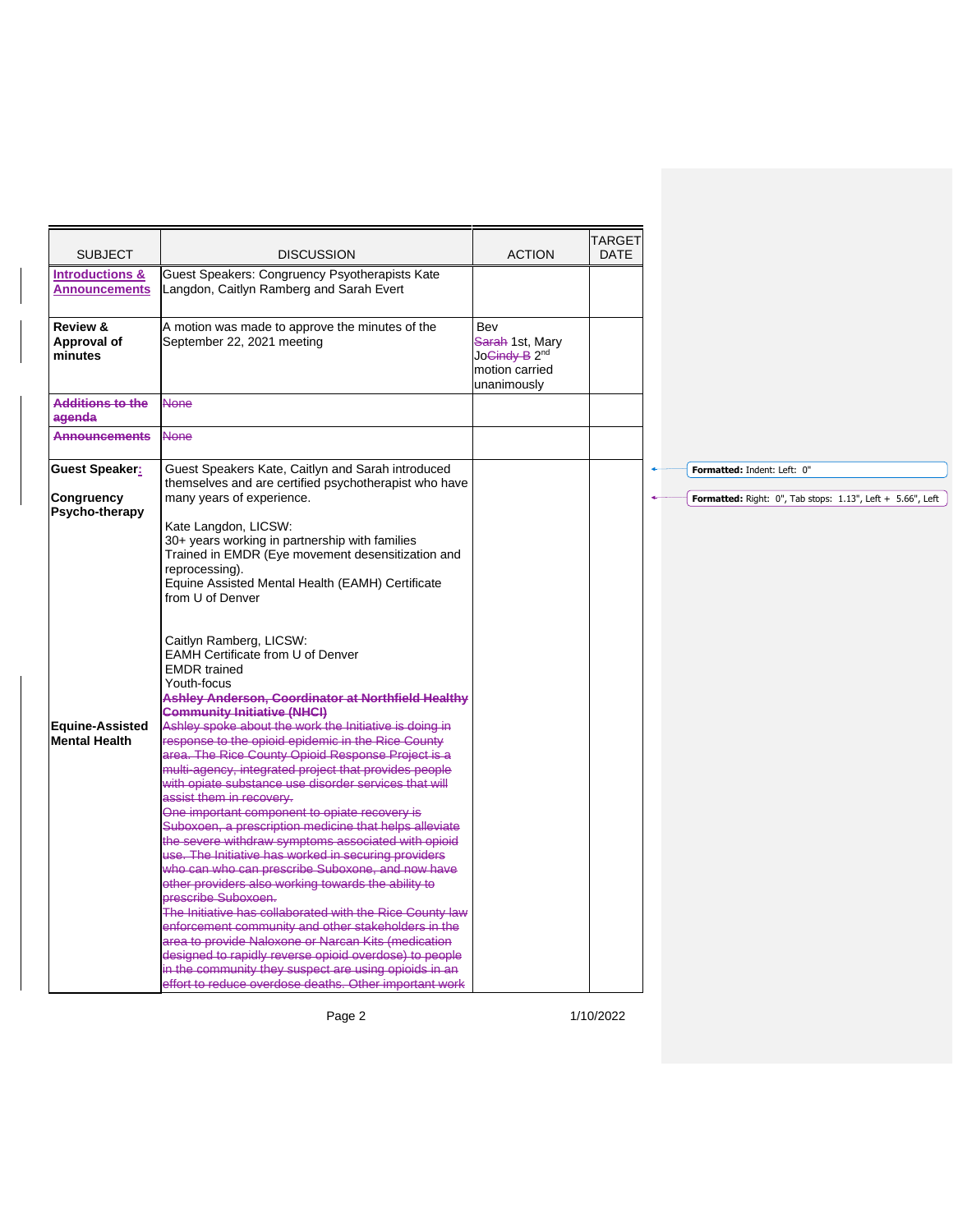| <b>SUBJECT</b> | <b>DISCUSSION</b>                                                                                                                                                                                                                                                                                                                                                                                                                                                                                                                                                                                                                                                                                                                                                                                                                                                                                                                                                                                                                                                                                                                                                                                                                                                                                                                                                                                                                                                                                                                                                                                                                                                                                                                                                                                                                                                                                                                          | <b>ACTION</b> | TARGET<br><b>DATE</b> |                                                                          |
|----------------|--------------------------------------------------------------------------------------------------------------------------------------------------------------------------------------------------------------------------------------------------------------------------------------------------------------------------------------------------------------------------------------------------------------------------------------------------------------------------------------------------------------------------------------------------------------------------------------------------------------------------------------------------------------------------------------------------------------------------------------------------------------------------------------------------------------------------------------------------------------------------------------------------------------------------------------------------------------------------------------------------------------------------------------------------------------------------------------------------------------------------------------------------------------------------------------------------------------------------------------------------------------------------------------------------------------------------------------------------------------------------------------------------------------------------------------------------------------------------------------------------------------------------------------------------------------------------------------------------------------------------------------------------------------------------------------------------------------------------------------------------------------------------------------------------------------------------------------------------------------------------------------------------------------------------------------------|---------------|-----------------------|--------------------------------------------------------------------------|
|                | the Opioid Project is undertaking includes<br><b>Rice County Mobile Opioid Support Team:</b><br>A mobile team that is activated to quickly<br>respond to those in need of opiate recovery<br>services. These services include rapid access to<br>treatment and access to the use of emergency<br>funds for medication, transport and housing<br><b>Rice County Family Recovery Support Program</b><br>Provides support to parents wherever they are<br>in their recovery journey<br>Upcoming expansion of bilingual chemical<br>health support program<br>Chemical & Mental Health Fellowship Program:<br>In response to the need for diversity in the<br>chemical health, mental health or social work<br>field the NHCI has partnered with the Northfield<br><b>Community College Collaborative to offer</b><br>fellowship for students of color to enter the<br>chemical health, mental health or social work<br>field.<br>Sarah Evert. LICSW:<br>Social Work experience at Hennepin County, in<br>schools, and in medical settings<br>The Congruency Group provided the LAC with an<br>introduction to Equine Assisted Mental Health (EAMH).<br>EAMH:<br>■ Grounded in theoretical frameworks<br>■ CBT, DBT, EMDR, somatic, attachment,<br>neuroscience/polyvagal theory.<br>Mechanisms of Change<br>• Non-traditional setting in nature<br>Regulation through relationship<br>• Opportunity for touch and movement<br>Activation of social engagement<br>In-vivo practice of skills<br>The Congruency Group firmly believes that nature and<br>animals help both adults and children with healing from<br>traumatic experience and offers teachable moments in<br>dual contexts. EAMH is available to both youth and<br>adults.<br>In addition to EAMH, The Congruency Group offers<br>traditional psychotherapy in an office setting. Locations<br>include:<br>Montgomery, MN:<br>Non-traditional environment<br>Inclusion of horses |               |                       | Formatted: Indent: Left: 0.03", Right: 0.03", Tab stops:<br>Not at 2.06" |

Page 3 1/10/2022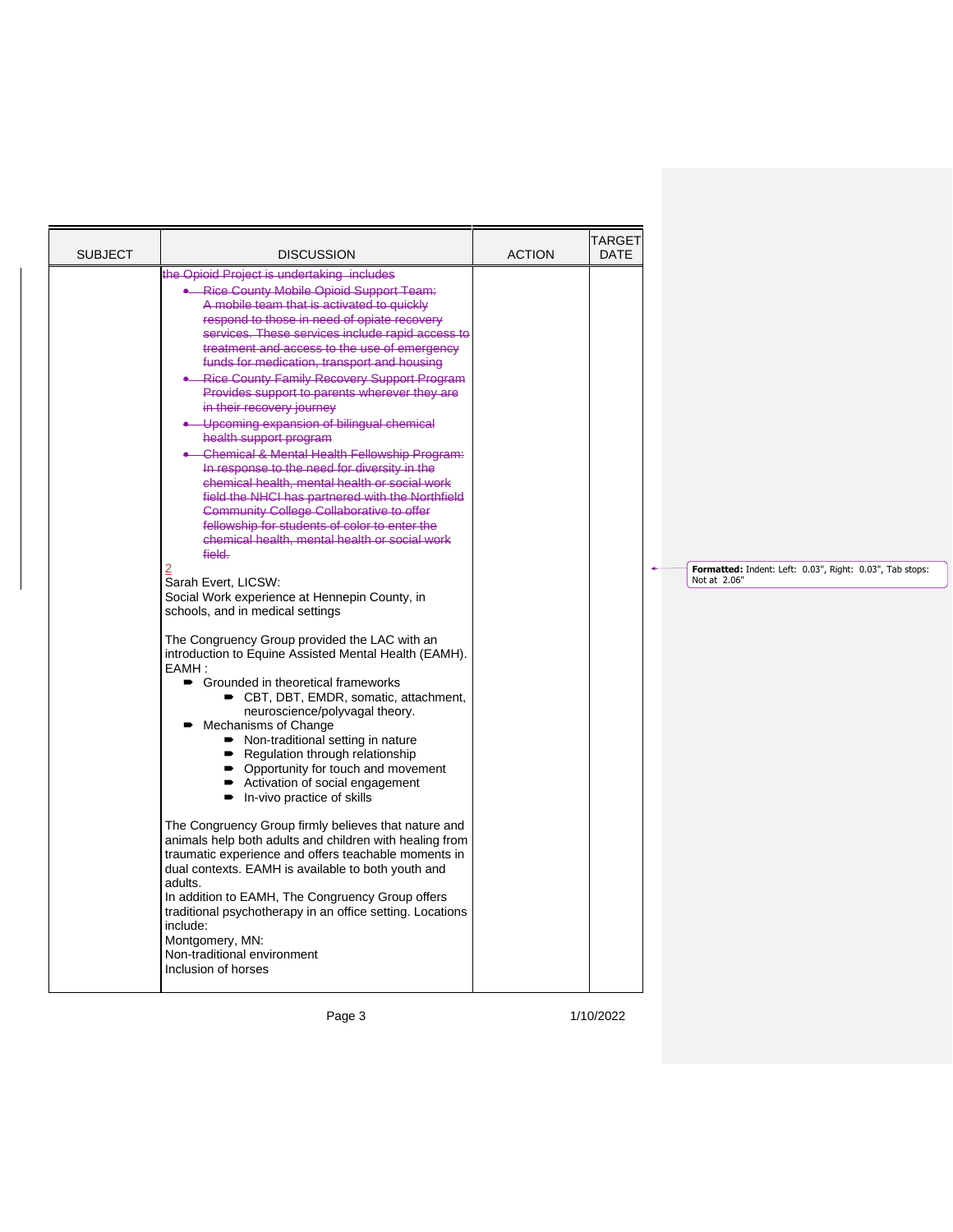| <b>SUBJECT</b>                                                                           | <b>DISCUSSION</b>                                                                                                                                                                                                                                                                                                                                                                                                                                                                                                                                                                                                                                         | <b>ACTION</b>                       | TARGET<br><b>DATE</b> |                                                          |
|------------------------------------------------------------------------------------------|-----------------------------------------------------------------------------------------------------------------------------------------------------------------------------------------------------------------------------------------------------------------------------------------------------------------------------------------------------------------------------------------------------------------------------------------------------------------------------------------------------------------------------------------------------------------------------------------------------------------------------------------------------------|-------------------------------------|-----------------------|----------------------------------------------------------|
|                                                                                          | Minnetonka, MN:<br>Traditional, in-office therapy<br>394 and Hopkins Crossroads                                                                                                                                                                                                                                                                                                                                                                                                                                                                                                                                                                           |                                     |                       |                                                          |
|                                                                                          | 22                                                                                                                                                                                                                                                                                                                                                                                                                                                                                                                                                                                                                                                        |                                     |                       | Formatted: Indent: Left: 0.03", Right: 0.03", Tab stops: |
| <b>Regional Crisis</b><br><b>Services</b><br>Video <del>Virtual Day</del><br>on the Hill | legislatures.                                                                                                                                                                                                                                                                                                                                                                                                                                                                                                                                                                                                                                             | Tabled to January<br>meeting, 2022. |                       | Not at 2.06"<br><b>Formatted Table</b>                   |
| <b>NAMI Report</b>                                                                       | Kent Rommeriem - The NAMI in Northfield has been<br>approved as an affiliate. People in the Rice County<br>area who are interested in joining the Northfield<br>Chapter are asked to sign up. A \$5.00 donation fee to<br>NAMI is required.<br>Kent reported on the Northfield area NAMI meeting<br>was held via Zoom on March 18, 2021 to determine<br>the service area, unmet needs and specific plan to<br>register an affiliate. Kent reported a good turn out, and<br>the group is moving forward. The next NAMI meeting<br>will be held on April 8 via Zoom, and the Friendship<br>House will put the meeting time and date in their<br>Newsletter. |                                     |                       |                                                          |
| <b>Health Report</b>                                                                     | Children's Mental Fran reported that CMH case managers have resumed<br>face to face visits. The need for CMH services has<br>increased and an additional CMH case manager has<br>been approved for hire in 2022.<br><b>NA</b>                                                                                                                                                                                                                                                                                                                                                                                                                             |                                     |                       | Formatted: Indent: Left: 0"                              |
| <b>Adult Mental</b><br><b>Health Report</b>                                              | Kelly reported AMH case managers have been doing<br>face to face visits with clients and things are overall<br>going well in AMH.                                                                                                                                                                                                                                                                                                                                                                                                                                                                                                                         |                                     |                       |                                                          |
| Regional<br>Management<br><b>Team Report</b>                                             | There are leadership changes with the South Central<br><b>Community Based Initiative</b><br>Sue Rynda has retired from her position as Le Sueur<br>County Director of Social Services.<br>Mark Shaw is retiring from his position as Rice County                                                                                                                                                                                                                                                                                                                                                                                                          |                                     |                       |                                                          |
|                                                                                          | Director of Social Services effective January, 2022.<br>Jamie Hayes has resigned her position as Program                                                                                                                                                                                                                                                                                                                                                                                                                                                                                                                                                  |                                     |                       |                                                          |
|                                                                                          | Page 4                                                                                                                                                                                                                                                                                                                                                                                                                                                                                                                                                                                                                                                    |                                     | 1/10/2022             |                                                          |